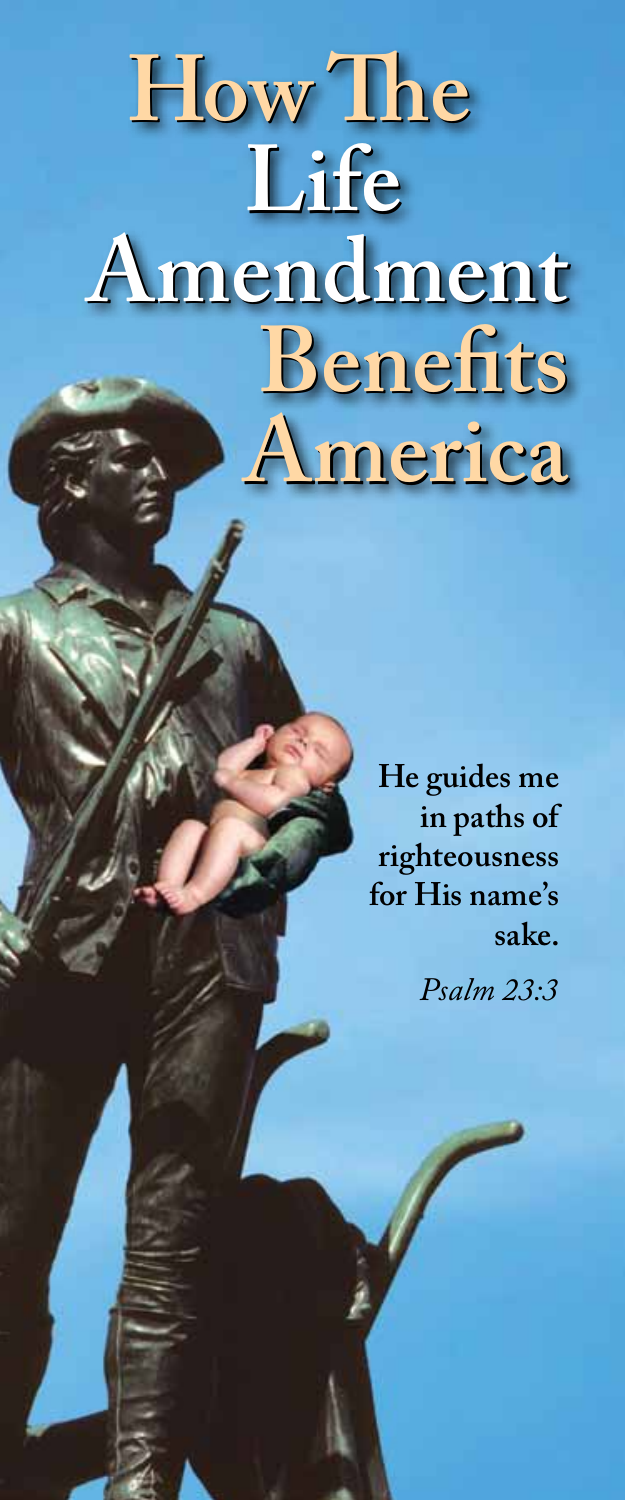

# **WHY AN AMENDMENT?**

 For 100 years prior to 1967, every state in the Union had a law against abortion. Because of a sexual revolution in the 1960s, unwanted pregnancies greatly increased, and there was a nationwide demand for legal abortion. Because of social pressure, legislators responded, and in 1967 several states passed laws liberalizing abortion.

 A number of Catholic individuals and their Churches moved out against abortion. The Protestant Church had already accepted the separation of church and state, and tended to stay aloof from

"social issues". However, most liberal Protestant denominations actively accepted abortion.

 At the state level, many citizens fought to prevent their state from liberalizing abortion. As several states voted to make abortion legal, the conflict became extreme. In the middle of this battle, the U.S. Supreme Court, in 1973, handed down two abortion decisions, known respectively as Roe v. Wade and Doe v. Bolton. These decisions authorized abortion, for any reason, throughout all nine months of pregnancy.

 Since that time social conservatives have tried to overturn the Court's decisions. Some laws have been passed at the state level, controlling when and how abortions may be done, but the effects have been limited. Despite everything



*Justices of the Roe v. Wade Supreme Court*

that has been done or attempted, over 60 million innocent unborn human beings have been killed by abortion.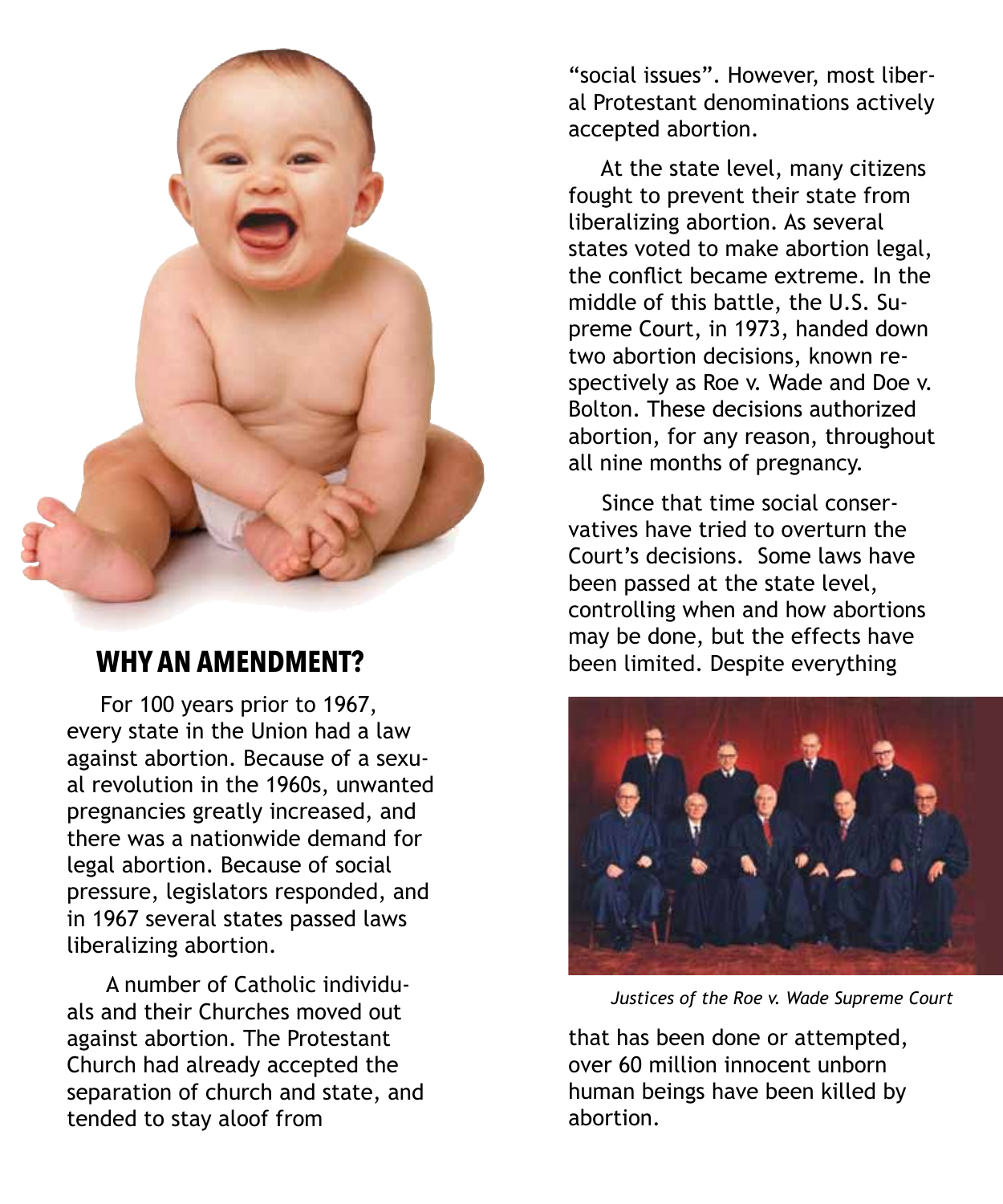Above and beyond this, abortion has affected every activity in American life. Negative impact is being felt in personal lives, family life, youth activities, communities, immigration, cultural affairs, and in the national economy. In short, abortion is destroying America.

 The only answer to this devastation is a Constitutional Amendment for Life. Only an Amendment can override the Roe v. Wade and Doe v. Bolton decisions. Only an Amendment can protect the lives of every innocent unborn child. It is the purpose of this brochure to express the many outstanding benefits the Amendment will bring to our needy nation.

### **LOOKING AHEAD**

 The enactment of a Constitutional Amendment for Life will make profound and far-reaching changes in the American way of life. The changes will begin in the foundational principles of our country, and will reach to the present moment and beyond. Every American life will be touched, and every American institution will be impacted. It will be the beginning of a new American era.

# **DECLARATION RESTORED**

 The United States of America was founded in 1776 by the Declaration of Independence. The most important statement in the Declaration is

"all men are created equal, and are endowed by their Creator with certain unalienable rights, and among these is life."



*Drafting the Declaration of Independance*

 The word "men" in the Declaration means mankind, or humanity, and encompasses men, women, boys, girls, and all children, born and unborn. This meaning is consistent with the science of biology, in which the term "men" refers to our species "Homo Sapiens". In this context the life of every individual begins at fertilization, or conception. The Declaration thus affirms that every human being has the same value to God, and the same position before the law.

 Despite the clarity of the Declaration, backed as it is by science, the U.S. Supreme Court handed down the Roe and Doe Decisions, stripping away the full humanity of the unborn being. Because the Constitutional Amendment for Life re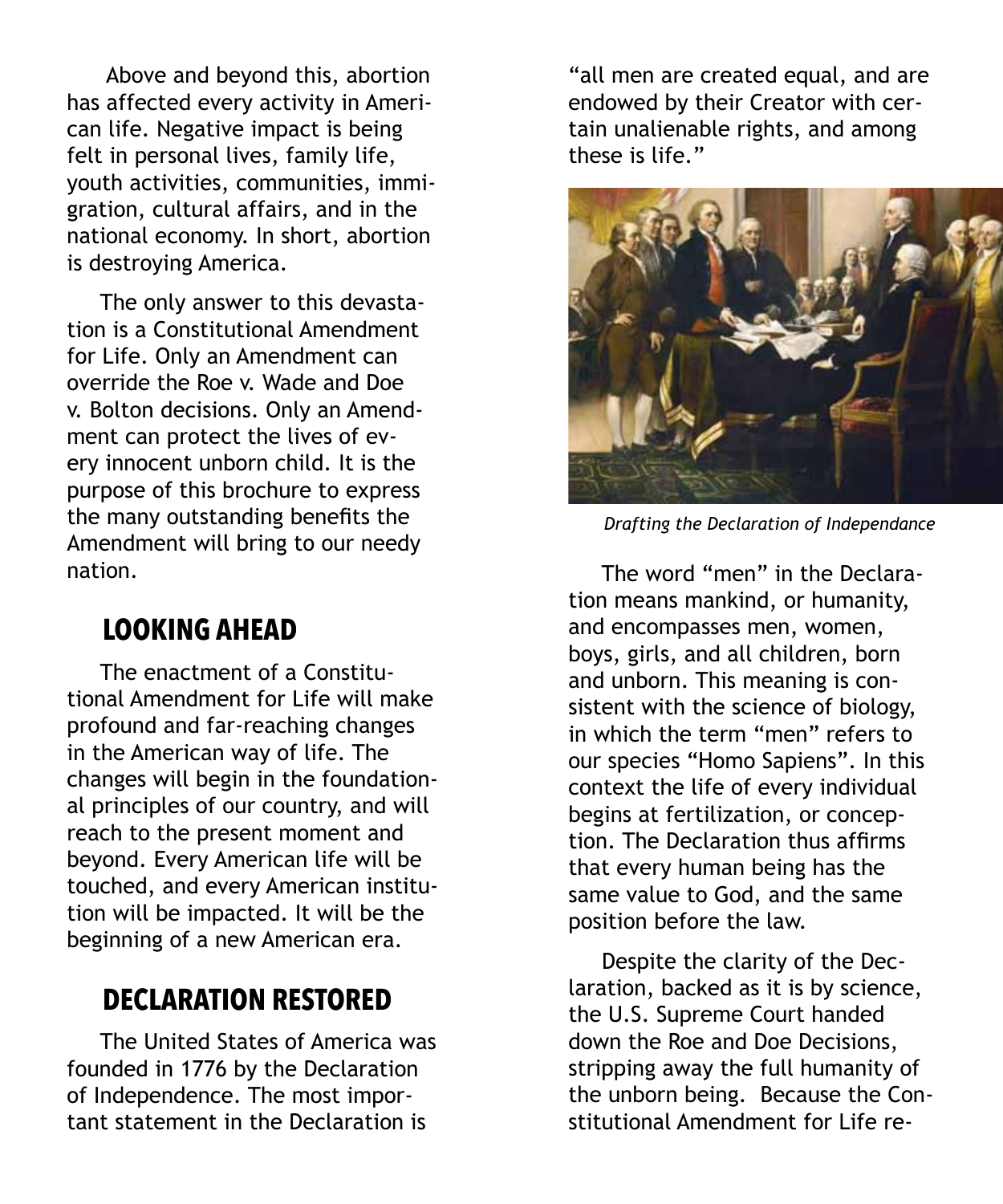stores the Declaration to its original intentions, a key truth emerges. We are assured that every human life, born or unborn, has the same standing and worth in America. This is irrespective of sex, race, age, condition of health, physical or mental abilities, or economic status.

# **ABORTION IS OVER**

 Legal abortion, as the deliberate killing of unborn human beings, will be over forever in America. Also gone will be its drastic affects on parental lives and on social behavior. To appreciate this statement, one must realize that abortion is the most offensive and destructive evil ever to be legalized in America. In addition to the irreplaceable unborn lives, abortion has left innumerable women in a state of emotional crisis, from which they will never recover. But with the Amendment firmly in place, these emotional affects will disappear.



 The impact of the Constitutional Amendment for Life will be so beneficial that America will become almost a different country. To start with, all the abortion clinics will close their doors. Furthermore, drugs such as RU 486, used to end unborn lives chemically, will no longer be available. In addition, drugs that kill newly conceived human beings, such as the widely used "morning after pill", will be unavailable.

# **THE NEW UNITED STATES OF AMERICA**

 The implications of having over a million more citizens every year in America are awesome. These lives will be above and beyond those already existing. Looking ahead 20 years, the entire population curve



### *An Increased Population*

of the nation will change. There will be 20 million additional people, none of whom will be older than 20 *Closed for Good* years of age. The average age will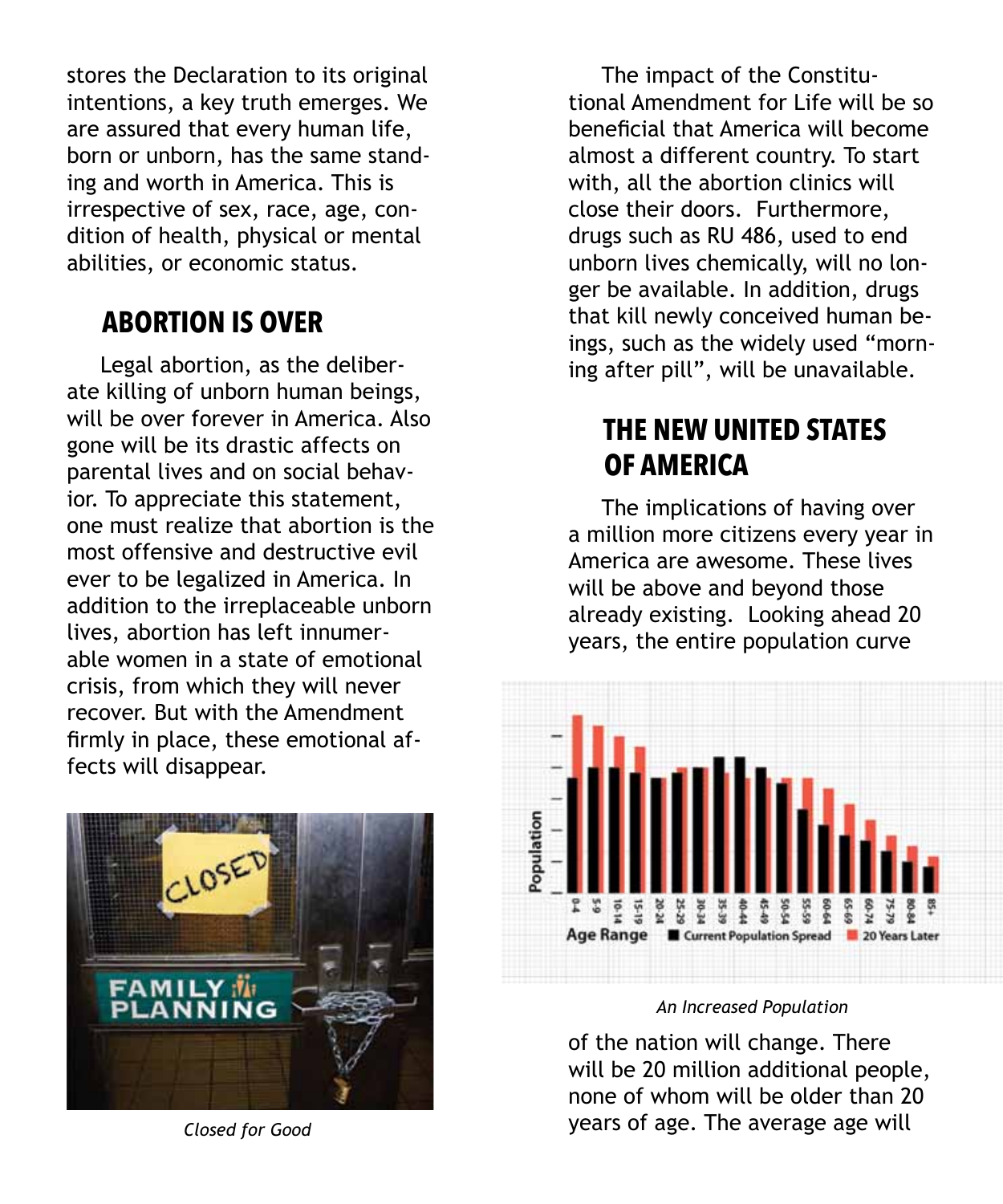be correspondingly lower, and every feature of American life will rebalance accordingly. As the decades proceed, the positive affects will be even more far reaching.

 The new lives saved from abortion are destined to become the fathers and the mothers of America. They will also be the workers and the tax payers and the defenders of the country, as necessary. Social, cultural, and economic problems that now seem unsolvable will yield to the energy and potential of a restored population. A natural outcome of this American "resurrection" will be cultural leadership of the entire world.

# **A RENEWED ECONOMY**

 Abortion has resulted in a very serious shortage of job-workers and tax payers. This lack has had to be remedied by disastrous government borrowing. Furthermore, paid-in Social Security funds have been appropriated by Congress, and replaced with government bonds. All this, plus the sale of hundreds of billions of dollars in bonds in the USA and abroad, adds up to a national debt in excess of 18 trillion dollars. Technically, our country is "broke". If a deep recession occurs, the American economy could literally collapse.

 When abortion is ended, America will have millions of new citizens, who in several decades will boost

government revenues greatly. This will be by paid-in taxes on personal and corporate income, as well as by Social Security payments. The



*Economic Crisis*

present debt-oriented economic crisis will be changed to a balanced national budget. Finally, a greatly increased Gross Domestic Product will result in general economic prosperity.

# **MARRIAGE WILL RETURN**

 At the present time in America, more couples are cohabiting than are getting married. In a companionate relationship, couples can break up without getting a divorce. Before abortion was legal, women preferred being married. If they became pregnant, they had a husband to take care of them. With cohabitation, if the woman has an unwanted pregnancy, or if her companion leaves her, she could resort to the evil of abortion. But, under the Amendment for Life abortion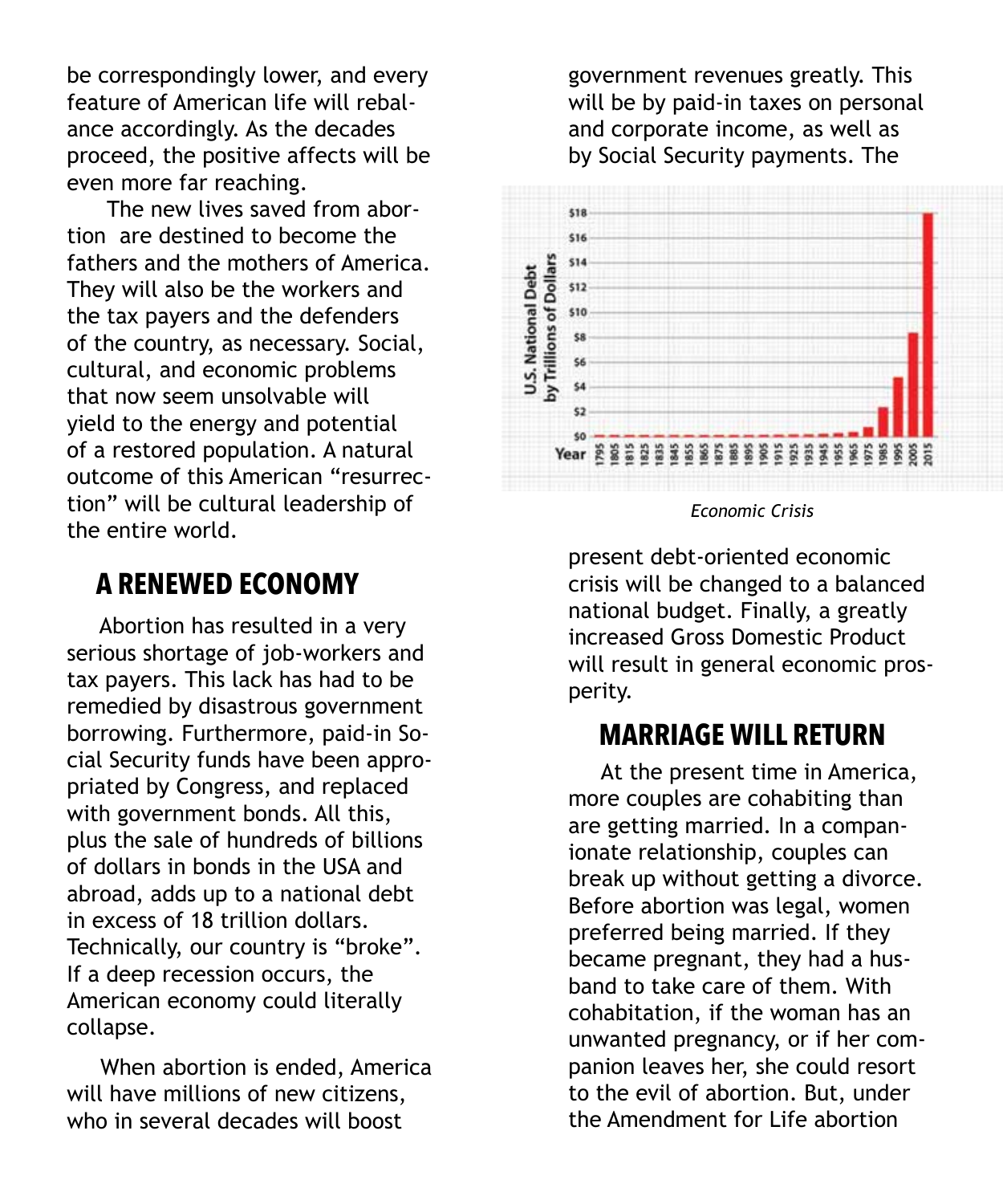

will be legally ended. As a consequence, marriage will come back into favor as the intimate relationship between men and women.

## **THE FAMILY WILL RETURN**

 Families, consisting of one man, one woman, and their children, should be the basic building blocks of society. At this juncture in America, the family has degenerated into any group of people, and abortion has kept it that way. But under the Amendment for Life, the classical family will once again become the foundation of society, and family life will blossom.

 The restoration of the family will have farreaching affects on the raising of children, on education, on culture, and on entertainment.

Moral values will be uplifted and crime will be diminished. Politics will also be affected, because human life will become an important consideration in legislative decisions. Law itself will gradually change, because the rudimental rights of unborn human beings can no longer be neglected.

 The renewal of basic family life will have a profound affect on the entire country. Families make up communities, communities make up cities, cities make up states, and states make up the nation. Emotional and physical stability in the basic family will result in a country that reflects these qualities generally. When the Constitutional Amendment for Life is enacted, the long-range changes will begin to take place.

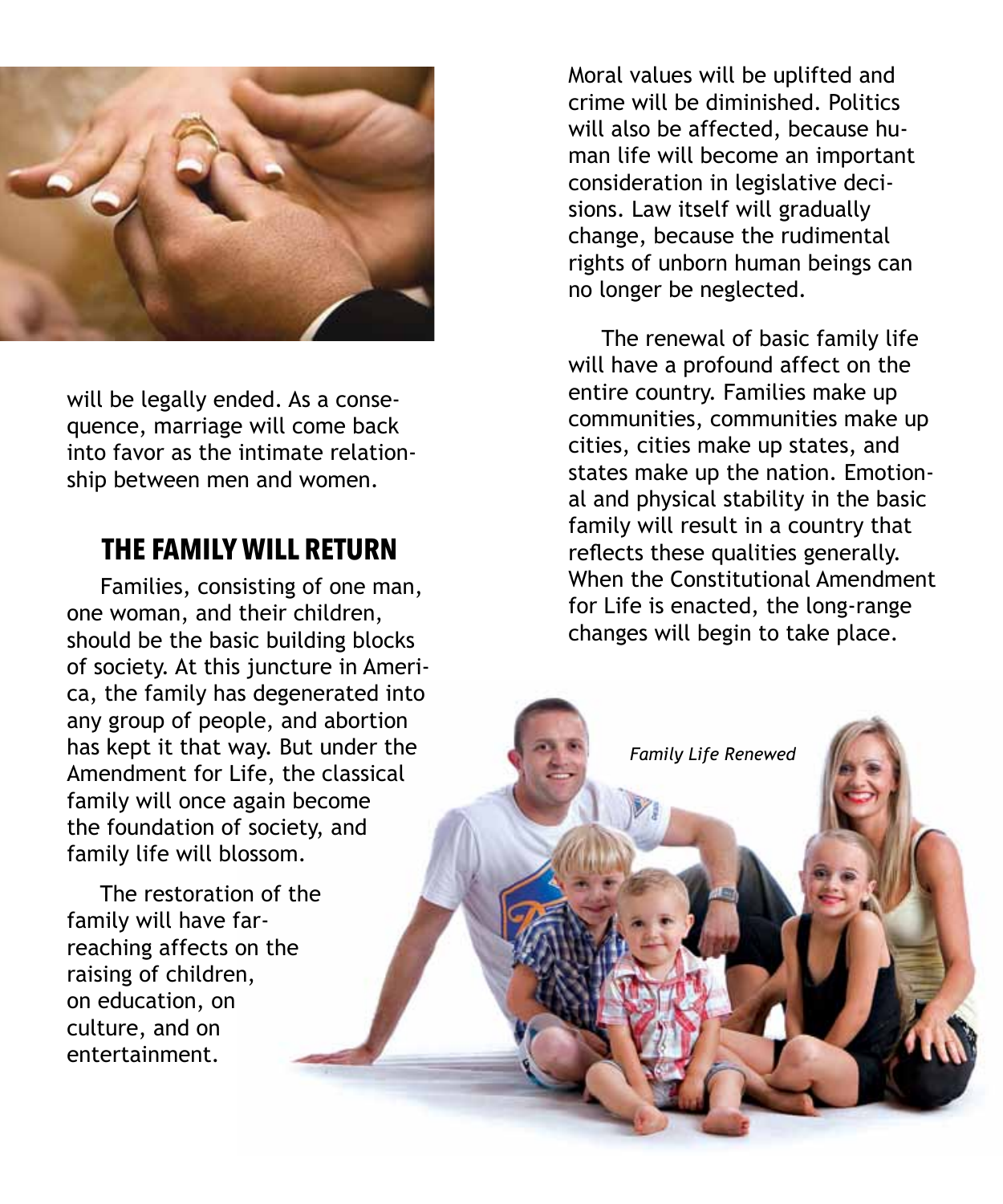# **THE CHURCH WILL HAVE REVIVAL**

 The Church of Jesus Christ, or the Body of Christ, is the sum of all those who truly believe that Jesus is the Savoir and the Son of the Living God. These believers consider the Old and New Testaments of the Holy Bible to be the inerrant Word of the Almighty God. For many years, and presently, the main components of the Body of Christ are the Roman Catholic Church, the Orthodox Church, and the Protestant Church. They all worship the same Christ, and believe in exactly the same Trinity.



 In practical action, the Word of God becomes the Biblical Worldview. It was in this worldview that the Constitution of the United



States of America was created. In the Constitution, there is no valid separation of church and state into separate identities. The First Amendment to the Constitution establishes that America shall have no specific "state church", that is, no official church denomination. However, the First Amendment makes it clear that religion in America is encouraged. Therefore, churches that accept the separation of church and state are not Constitutional or biblical on this point, and should carefully rethink their position.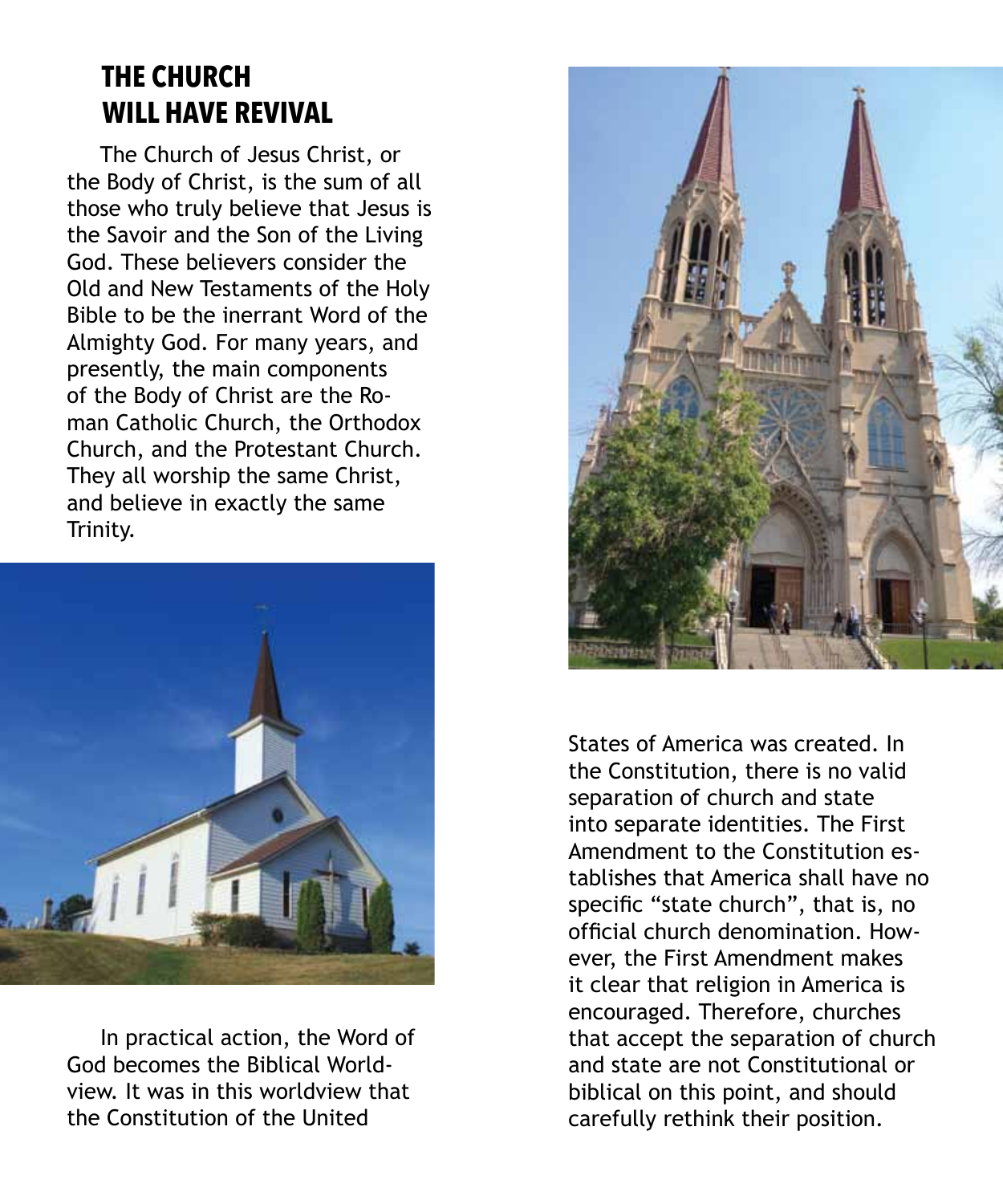As work goes forward to achieve a Constitutional Amendment for Life, the churches in America will be drawn into the battle. Because they

# **AMENDMENT FOR LIFE**

### **SECTION 1.**

As used in this Constitution, the word person shall mean and refer to any and all living human beings from fertilization (conception) to death.

# **SECTION 2.** Congress shall have power

to enforce this article by appropriate legislation.

have everything to gain by being involved, the churches will become the major proponents of the Constitutional Amendment for Life. The Protestant, Catholic, and Orthodox churches will work together to this end. In so doing, the Lord will anoint the church anew, and bring untold thousands to salvation, and to works that glorify The Lord Jesus Christ. Thus the Amendment for Life will usher in a great revival, and a new era of peace and prosperity in America.

# **THE BOTTOM LINE**

 America was established on the unalienable rights of Life, Liberty, and the Pursuit of Happiness, given to every human being by the Great Creator. These rights, plus the faith, work, and lives of the American people, resulted in the greatest nation ever to be founded on the earth. And God abundantly blessed the growth of this great nation.

 But God cannot bless evil, and since abortion was legalized in 1967, America has struggled with one major problem after another. The social, cultural, economic, and national security issues have become almost overwhelming. Where is the blessing that has pursued our country since its beginning?

 This brochure spells out the many benefits which will accompany the enactment of a Constitutional Amendment for Life. If we bless God by achieving the Amendment, God will open the Windows of Heaven and pour out a blessing on America which the cynical world will watch with incredulity. The blessing will be second only to the return of Jesus Christ himself.

 Now we call out to everyone who wants this blessing, to get busy calling for a Constitutional Amendment for Life. This brochure is the opening move, and is available to all who want it. God Bless America.